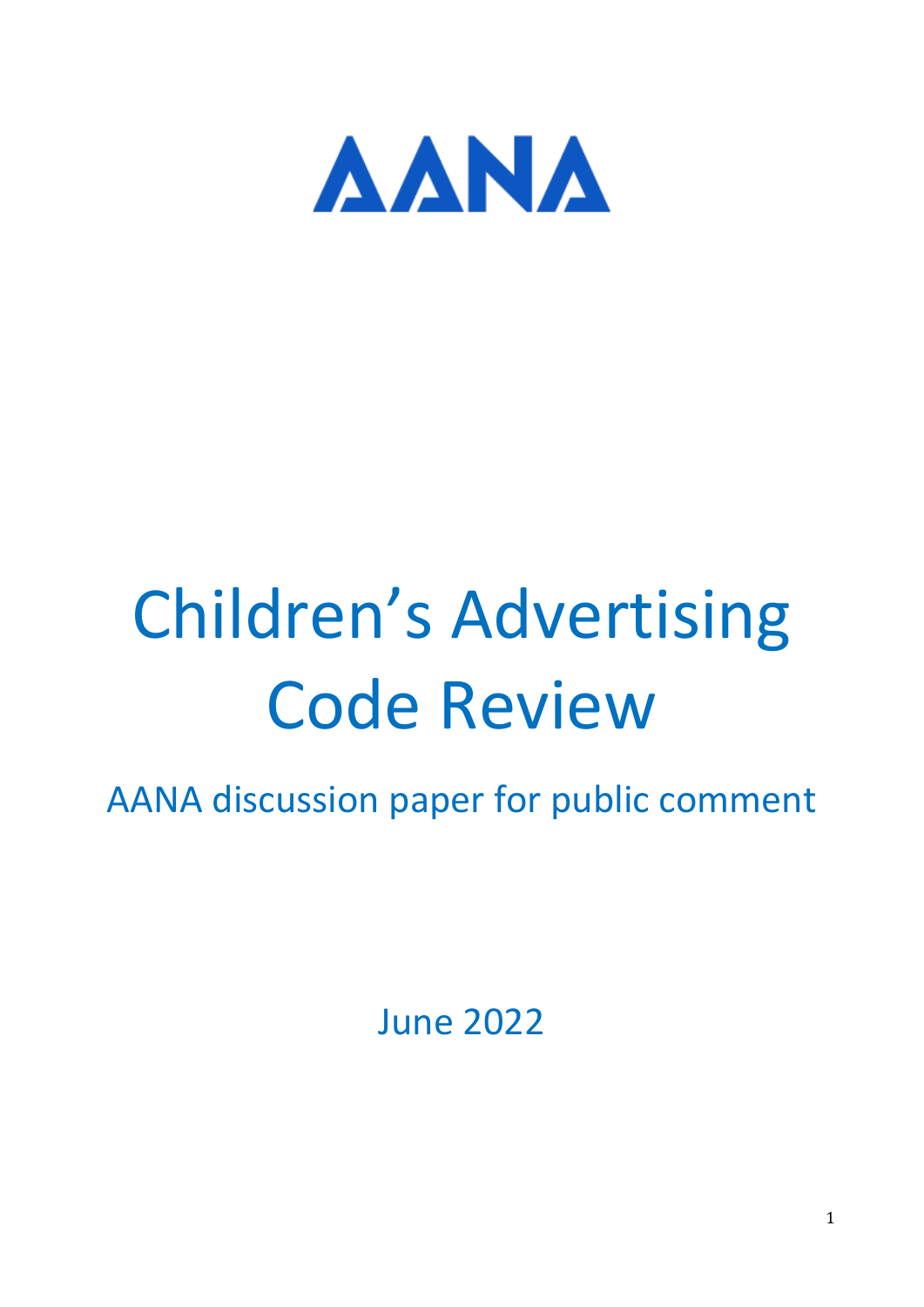# Introduction

The Australian Association of National Advertisers (AANA) is the peak national body championing the interests of Australia's advertisers. We exist to inspire and promote responsible, innovative and respected marketing.

The AANA is reviewing the AANA Children's Advertising Code, to ensure that it continues to provide a robust framework for the self-regulation of advertising and marketing communication to children.

The objective of the Children's Advertising Code is to ensure that advertisers and marketers develop and maintain a high sense of social responsibility in advertising and marketing to children in Australia.

The AANA Children's Advertising Code is accompanied by Practice Notes which have been developed by the AANA. The Practice Notes provide guidance to advertisers and complainants on the intent of the Code's clauses and must be applied by the Ad Standards Community Panel in making its determinations.

The aim of the current review of the AANA Children's Advertising Code is to update and, where necessary, develop the Code and Practice Notes to ensure that it continues to meet community requirements and expectations. It is our intention that a revised AANA Children's Advertising Code will articulate world's best practice standards against which it can be measured and administered.

The purpose of this discussion paper is to promote dialogue with all stakeholders and to stimulate informed input to the review. It is not intended to be prescriptive and any other matters raised will be given due consideration.

Submissions received in response to this paper will assist the AANA in preparing a new AANA Children's Advertising Code for consideration by the AANA Board.

## Consultation process

Consultation on the Discussion Paper will be undertaken through:

- written submissions from any interested party; and
- discussions between interested stakeholders and the AANA.

The AANA invites submissions from all interested parties by **5pm on Friday 5 August 2022**. Written submissions or enquires on this discussion paper may be made as follows:

By email: [aanasubmissions@aana.com.au](mailto:aanasubmissions@aana.com.au)

AANA requests that all submitters clearly identify:

- the name of the party making the submission; or
- the organisation or interest group represented by the submission; and
- contact details including telephone number and email address (if available).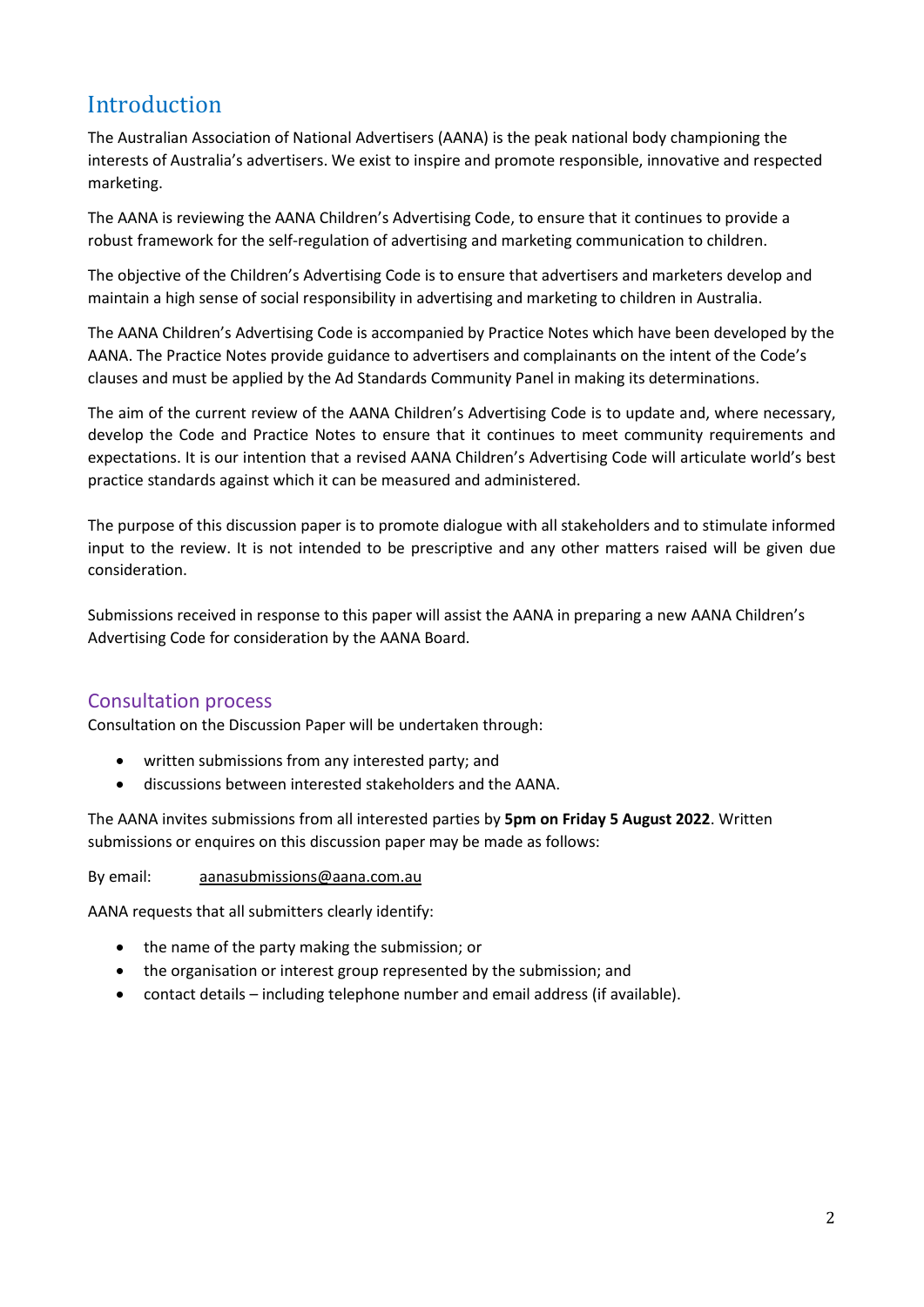# THE AANA AND SELF-REGULATION

## Background

The AANA has been the peak national body for advertisers for over 90 years. Advertising and marketing communication plays an important role in the economy and society, contributing approximately \$40 billion to the Australian economy and employing over 200,000 people<sup>1</sup>. It takes many forms, including advertising in traditional and digital media, consumer engagement on social media platforms and direct-to-consumer marketing. Advertising helps consumers and wider society to be better informed, to achieve insights and understanding about products and services and to secure value for money. As a key driver of demand, it enables innovation to be brought to market and stimulates economic growth and employment. It underwrites the economic viability of commercial media, including news media, and enhances the variety of media content.

AANA's advertising self-regulatory system came into operation in 1997 following extensive consultation by AANA with consumers, consumer groups, advertisers, business and government representatives. The system, which has the support of all major media owners and their associations, includes both code making expertise and a complaints handling system administered by Ad Standards, providing independent determinations regarding breaches of the AANA Codes. It is a national system that is technology and platform neutral and applies to all consumer advertising and marketing communication, whether or not the brand owner is an AANA member.

## AANA Codes

## General

The AANA currently manages five advertising self-regulatory codes:

- **Code of Ethics** this over-arching Code sets the standard for ethical behaviour by advertisers and marketers as well as by advertising and marketing agencies. The vast majority of complaints dealt with by Ad Standards relate to elements of this over-arching Code. This Code underwent a formal review in 2019 and was amended to:
	- o prohibit harmful gender stereotypes;
	- $\circ$  prohibit the focus on body parts where not relevant to the product or service being advertised;
	- $\circ$  prohibit the use of overtly sexual images in outdoor advertising or shop front windows or where the image is not relevant to the product or service being advertised;
	- $\circ$  introduce additional restrictions for advertising containing violent or menacing content so that harmful content is not displayed where children form part of the audience;
	- o impose a positive obligation on influencers to disclose commercial relationships in a clear, upfront manner that can be easily understood.
- **Food & Beverages Advertising Code (F&B Code)** this Code regulates how food and beverages can be advertised in Australia and underwent a formal review in 2020. Guided by feedback from government, the F&B Code was strengthened to protect children by ensuring they are not targeted with advertising for occasional food or drinks.
- **Environmental Claims in Advertising & Marketing Code** this Code sets standards to ensure that advertisers develop and maintain rigorous standards when making environmental claims and to increase consumer confidence to the benefit of the environment, consumers and industry.
- **Wagering Advertising & Marketing Communication Code** this Code aims to ensure advertisers adopt a high sense of social responsibility when advertising wagering products in Australia.

<sup>&</sup>lt;sup>1</sup> Advertising Pays: the economic, employment and business value of advertising, June 2016 <http://www.advertisingpays.com.au/>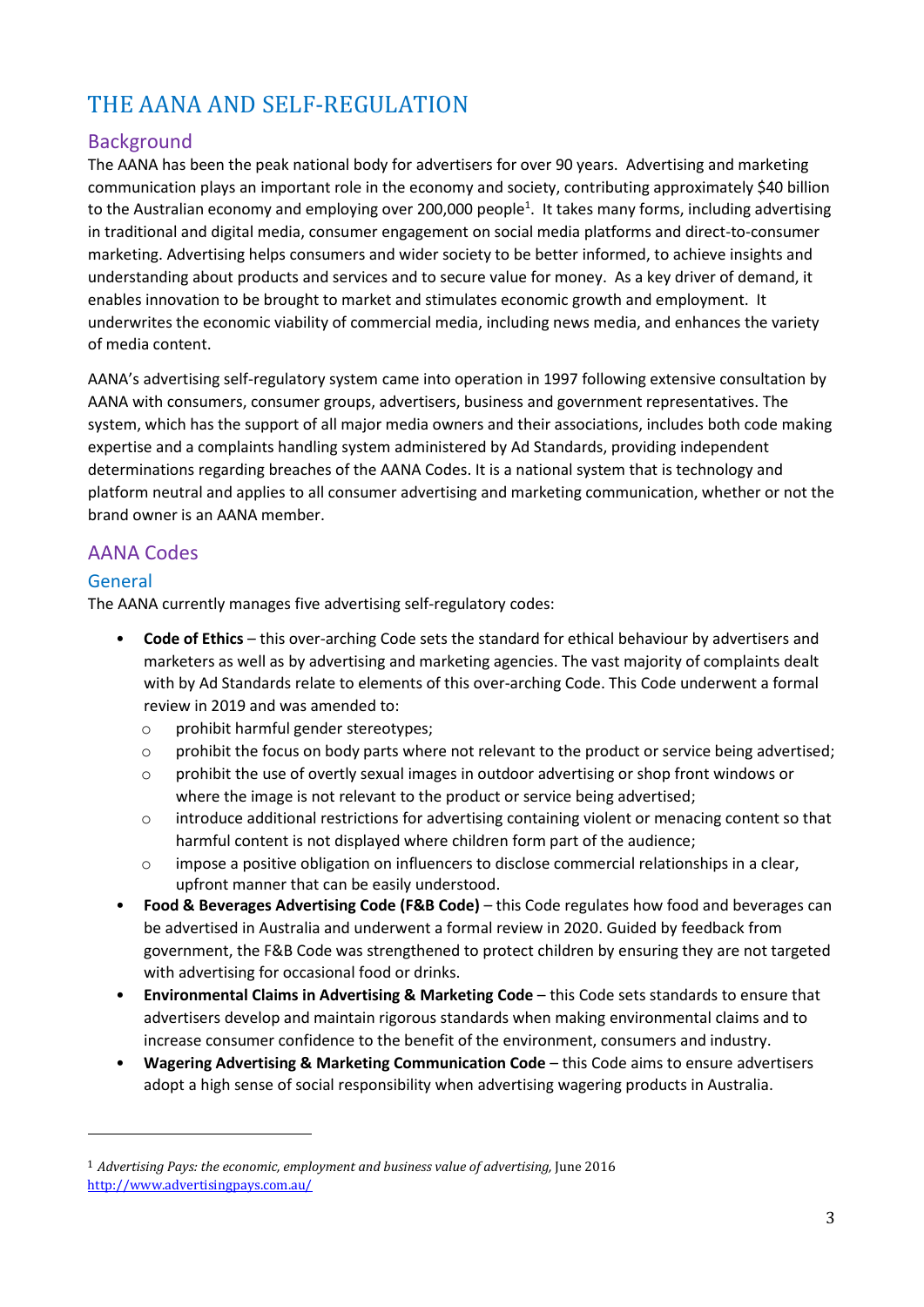• **Code for Advertising & Marketing Communications to Children (Children's Code)** – this Code applies to advertising of products or services which are targeted toward and have principal appeal to Children and is subject to the current formal review discussed in this Paper.

The AANA Codes are acknowledged and supported by Federal and state governments as an important selfregulatory mechanism to assist in achieving public policy outcomes. The self-regulatory system in Australia is rooted in the model of best practice developed with regulators, NGOs, consumer and public health groups, providing consensus not only on the model but the critical role that effective self-regulation plays to ensure robust qualitative advertising standards. The model ensures consultation of third parties in the development of codes and both complaints and decisions are dealt with transparently<sup>2</sup>.

A key strength of the AANA self-regulatory system is the commitment to regular review and evolution of the Codes to maintain universality (application to all media and all brands) and to address specific problem areas.

## Definition of advertising

In the AANA Codes, **Advertising or Marketing Communication** means:

- *a. any material which is published or broadcast using any Medium or any activity which is undertaken by, or on behalf of an advertiser or marketer,*
	- *over which the advertiser or marketer has a reasonable degree of control, and*
	- *that draws the attention of the public in a manner calculated to promote or oppose directly or indirectly a product, service, person, organisation or line of conduct,*
- *b. but does not include*
	- *labels or packaging for products,*
	- *corporate reports including corporate public affairs messages in press releases and other media statements, annual reports, statements on matters of public policy and the like,*
	- *in the case of broadcast media, any material which promotes a program or programs to be broadcast on that same channel or station.*

**Medium** means *any medium whatsoever including without limitation cinema, internet, outdoor media, print, radio, television, telecommunications, or other direct-to-consumer media including new and emerging technologies*.

## Platform neutral, national approach

The AANA Codes do not make a distinction between traditional media advertising and digital advertising. The definition of "Advertising or Marketing Communication" in the AANA Codes ensures virtually all commercial communication directed at consumers is captured (including direct-to-consumer public relations material, online, social media and outdoor). This means that the standards specified in the AANA Codes apply equally across all media.

The platform neutral, national self-regulatory model allows complaints to be made without the consumer having to consider the medium or geographical location in which the relevant advertisement appeared. The AANA Codes will continue to evolve as new technology and means of communication evolve so that they remain relevant and universal.

<sup>2</sup> [http://www.easa-alliance.org/;](http://www.easa-alliance.org/)<https://iccwbo.org/publication/icc-advertising-and-marketing-communications-code/>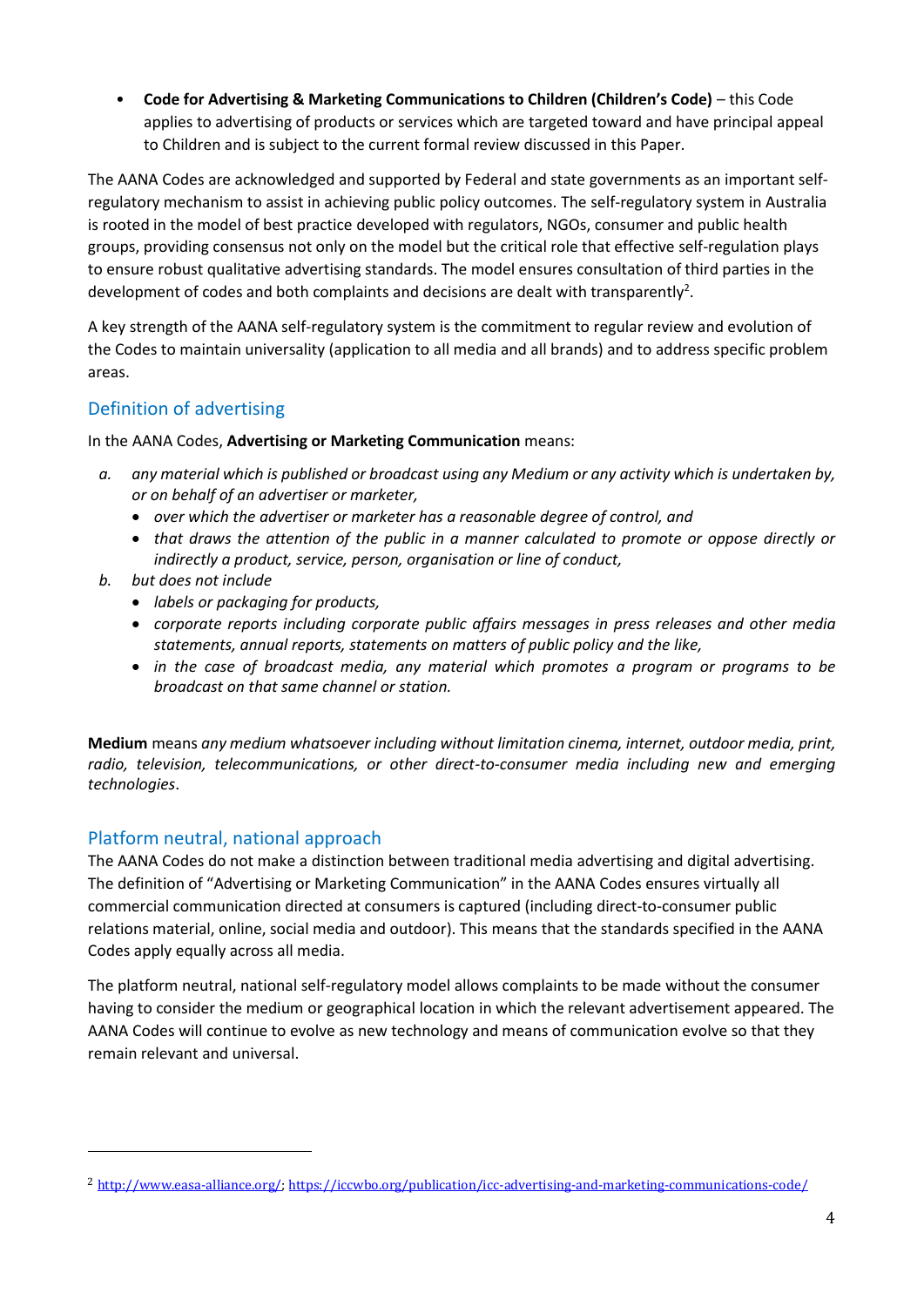The table below shows the number of cases considered by the Ad Standards Community Panel according to media type<sup>3</sup>.

**ANALYSIS OF CASES BY MEDIA (%)** 

|                         | 2017                         | 2018                     | 2019                     | 2020                     | 2021   |
|-------------------------|------------------------------|--------------------------|--------------------------|--------------------------|--------|
| TV - Free-to-air        | 79.06%                       | 76.39%                   | 71.33%                   | 38.90%                   | 36.24% |
| Internet - social media | 2.49%                        | 2.61%                    | 3.99%                    | 15.93%                   | 23.59% |
| TV - On demand          | $\overline{\phantom{a}}$     | ۰                        | 1.79%                    | 7.05%                    | 8.43%  |
| TV - out of home        | $\overline{\phantom{a}}$     | ٠                        | 0.65%                    | 1.31%                    | 5.34%  |
| Internet                | 2.93%                        | 2.15%                    | 1.67%                    | 5.48%                    | 4.21%  |
| $TV - Pay$              | 3.81%                        | 3.02%                    | 3.40%                    | 5.22%                    | 4.21%  |
| Poster                  | 4.62%                        | 2.76%                    | 2.82%                    | 5.22%                    | 3.37%  |
| Radio                   | 1.37%                        | 1.67%                    | 2.43%                    | 4.44%                    | 2.81%  |
| Email                   | $\qquad \qquad \blacksquare$ | $\overline{\phantom{a}}$ | 0.36%                    | 1.57%                    | 2.25%  |
| Transport               | 1.12%                        | 1.85%                    | 2.05%                    | 2.61%                    | 2.25%  |
| App                     | $\qquad \qquad \blacksquare$ | $\overline{\phantom{a}}$ | $\overline{\phantom{a}}$ | 3.13%                    | 1.69%  |
| Billboard               | 2.28%                        | 4.26%                    | 4.03%                    | 2.09%                    | 1.69%  |
| Bilboard - Digital      | $\overline{\phantom{a}}$     | $\sim$                   | $\overline{\phantom{a}}$ | 1.57%                    | 0.84%  |
| Outdoor                 | 0.33%                        | 0.60%                    | 1.26%                    | 1.83%                    | 0.84%  |
| <b>Print</b>            | 0.51%                        | 0.49%                    | 0.78%                    | 1,57%                    | 0.84%  |
| Mail                    | 0.42%                        | 0.33%                    | 0.23%                    | 0.26%                    | 0.56%  |
| Billboard - Mobile      | $\overline{\phantom{a}}$     | $\overline{\phantom{a}}$ | $\overline{\phantom{a}}$ | 0.26%                    | 0.28%  |
| Cinema                  | 0.12%                        | 0.40%                    | 0.34%                    | 0.26%                    | 0.28%  |
| Promotional material    | $\overline{\phantom{a}}$     | $\overline{\phantom{a}}$ | 1.62%                    | 1.31%                    | 0.28%  |
| Other                   | 0.95%                        | 3.46%                    | 1.24%                    | $\overline{\phantom{a}}$ |        |
| <b>TOTAL</b>            | 100%                         | 100%                     | 100%                     | 100%                     | 100%   |

## **Compliance**

### Ad Standards

Ad Standards administers the complaint handling service for the AANA Codes. Complaints are adjudicated by the Ad Standards Community Panel, made up of an independent panel of individuals who are representative of the wider community. Complaints may be made by any member of the public and it only takes one complaint to spark a review of the advertisement by the Community Panel.

Advertisers who are found by the Community Panel to be in breach of the AANA Children's Code are required to withdraw or modify the material so that it is no longer published or broadcast in the same format. The resulting commercial consequences of breaching the Children's Code include the direct and indirect costs of withdrawing an advertisement and the reputational cost when a non-compliance decision is made public, including possible adverse media coverage.

This complaints-based system offers the public an opportunity to participate in facilitating advertisers' compliance with the Code. It provides a free, open and transparent mechanism to address concerns about the content of advertisements and other marketing communication.

<sup>3</sup> Ad Standards, *Review of Operations 2021*, p 23. <https://adstandards.com.au/article/2021-review-operations>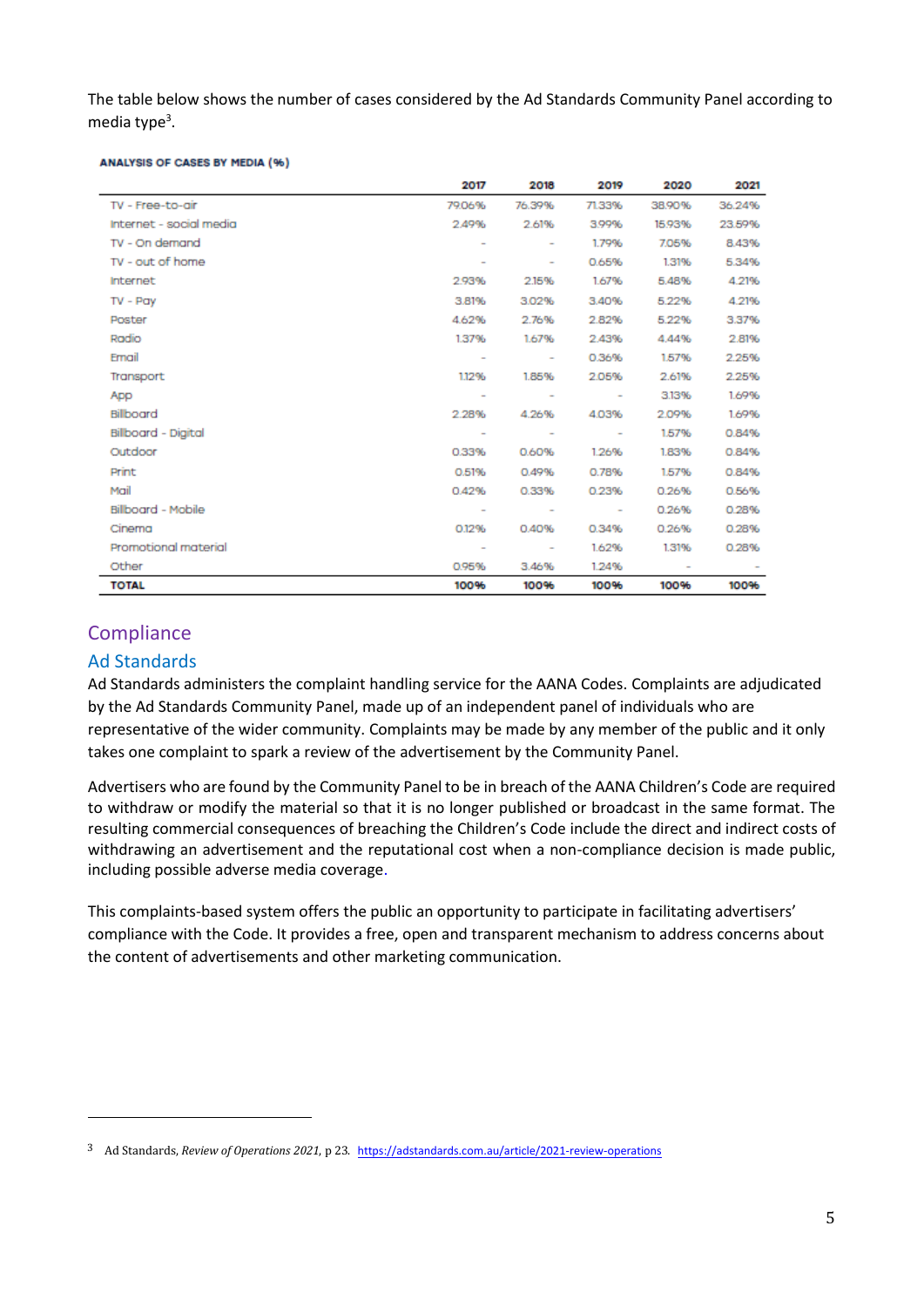## Complaint volumes

Complaints under the Children's Code represent a very small proportion of overall complaints adjudicated by the Ad Standards Community Panel each year. In 2021, 1.42% of total complaints related to issues covered by the Children's Code according to the Ad Standards Review of Operations<sup>4</sup>, as outlined below:

| <b>ISSUES ATTRACTING COMPLAINT (%)</b> |  |  |  |  |
|----------------------------------------|--|--|--|--|
|----------------------------------------|--|--|--|--|

|                                                                             | 2017   | 2018   | 2019   | 2020   | 2021   |
|-----------------------------------------------------------------------------|--------|--------|--------|--------|--------|
| Code of Ethics Section 2.4 (Sex, sexuality & nudity)                        | 14.59% | 36.39% | 16.37% | 32.29% | 21.31% |
| Code of Ethics Section 2.6 (Health & safety)                                | 12.55% | 4.83%  | 5.25%  | 796%   | 16.50% |
| Other                                                                       | 4.77%  | 3.72%  | 33.91% | 4.43%  | 15.54% |
| Code of Ethics Section 2.3 (Violence)                                       | 12.57% | 26.58% | 15.78% | 10.29% | 11.34% |
| Code of Ethics Section 2.1 (Discrimination or vilification)                 | 18.34% | 8.66%  | 13.08% | 15.43% | 10.22% |
| Code of Ethics Section 2.5 (Language)                                       | 18.79% | 7.09%  | 5.82%  | 5.59%  | 9.77%  |
| Code of Ethics Section 2.2 (Exploitative or degrading)                      | 9.06%  | 5.87%  | 5.96%  | 18.29% | 3.34%  |
| FCAI Code                                                                   | 0.60%  | 1.04%  | 0.85%  | 0.89%  | 3.19%  |
| Code of Ethics Section 2.7 (Distinguishable advertising)                    | 0.22%  | 0.41%  | 0.14%  | 0.45%  | 2.68%  |
| Food and Beverages Code                                                     | 0.97%  | 1.13%  | 1.56%  | 2.33%  | 2.18%  |
| Advertising to Children Code                                                | 0.52%  | 0.50%  | 0.20%  | 0.45%  | 1.42%  |
| Environmental Claims Code                                                   | 0.05%  | 0.05%  | 0.34%  | 0.45%  | 1.37%  |
| Wagering Code                                                               | 6.66%  | 3.35%  | 0.31%  | D.45%  | 1.01%  |
| AFGC Responsible Childrens Marketing Initiative (RCMI)                      | 0.11%  | 0.07%  | 0.17%  | 0.13%  | 0.15%  |
| AFGC Quick Service Restaurant Resp Childrens<br>Marketing Initiative (QSRI) | 0.20%  | 0.32%  | 0.26%  | 0.58%  |        |
| <b>TOTAL</b>                                                                | 100%   | 100%   | 100%   | 100%   | 100%   |

<sup>4</sup> Ad Standards, *Review of Operations 2021*, p 20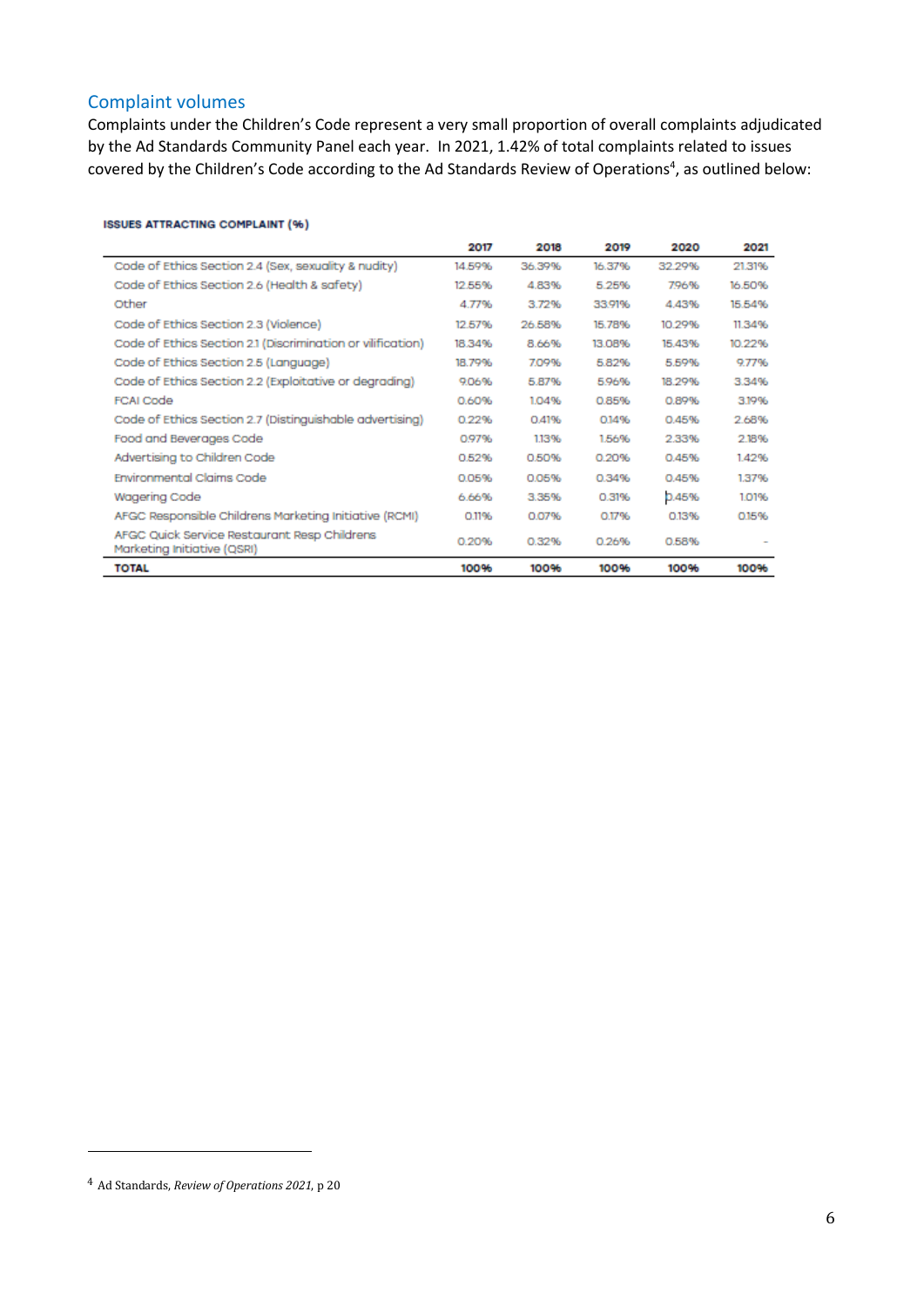## Protection for Children Under AANA Codes

The various AANA Codes pay particular attention to children and contain specific protections for children which reflect community concern around what children see and the impact of advertising on children.

#### AANA Code of Ethics

The AANA Code of Ethics regulates how people are portrayed in advertising and also the need to ensure that advertising is obvious and distinguishable from genuine editorial, user generated content or product reviews so that consumers know when they are seeing advertising.

The Code of Ethics contains the following rules aimed at protecting children:

- **Ban on sexual appeal involving minors** section 2.2 states that *"Advertising shall not employ sexual appeal: (a) where images of Minors, or people who appear to be Minors, are used".* This ban recognises that any advertising where minors, or people who appear to be minors, are used, sexual appeal is harmful, not acceptable and is exploitative or degrading. Under this rule, advertisements must not include sexual imagery, state or imply that minors, or people who appear to be minors, are sexual beings or that ownership or enjoyment of the advertised product will enhance their sexuality. Minors, or people who appear to be minors, must not be portrayed in a manner which treats them as objects of sexual appeal. Advertising featuring someone who appears to be a minor in a pose which indicates they are trying to appear alluring has been found to breach this section of the Code.
- **General ban on violence** section 2.3 states that *"Advertising shall not present or portray violence unless it is justifiable in the context of the product or service advertised".* With the exception of advertising aimed at preventing violence such as domestic violence or harmless horseplay involving only adults in humorous situations, violence is generally viewed by the Ad Standards Community Panel as being completely unacceptable unless it is relevant to the product or service advertised. Ads showing a man pouring a milkshake over a child's head or a child having food thrown at them are examples of ads that have breached this section.
- **Restrictions on where sex, sexuality and nudity can be shown** section 2.4 states that *"Advertising shall treat sex, sexuality and nudity with sensitivity to the relevant audience*". This rule essentially requires advertisers to be sensitive to where and when advertising appears so that advertising in locations or at times with a broad audience should not contain images inappropriate for children. This rule explicitly bans overtly sexual images from being shown in outdoor advertising or shop front windows.
- **Restrictions on language** section 2.5 states that "*Advertising shall only use language which is appropriate in the circumstances (including appropriate for the relevant audience and medium). Strong or obscene language shall be avoided*". While words and phrases which are innocuous and in widespread and common use in the Australian vernacular are permitted provided they are used with gentle humour and not used in a demeaning or aggressive manner, the "f" and "c" words are generally viewed as harmful, unacceptable and not permitted.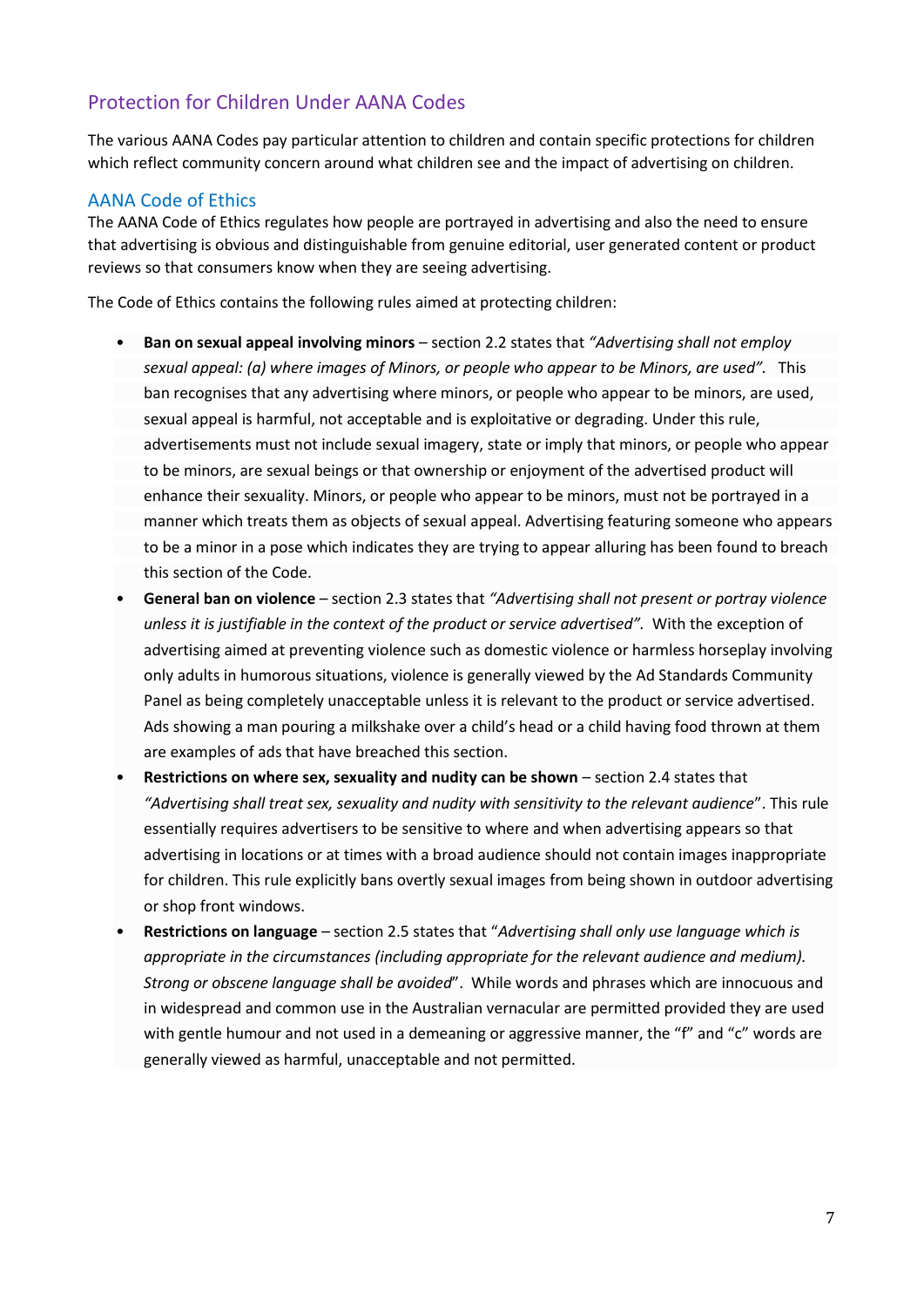• **Restriction on unsafe or unhealthy portrayals** – section 2.6 states that "*Advertising shall not depict*  material contrary to Prevailing Community Standards on health and safety". This rule essentially requires that advertising must not depict content that would encourage or condone unhealthy or unsafe behaviour which may then encourage children to engage in such behaviour. Ads containing portrayals of unsafe electrical use or horseplay with appliances around water, even though humorous, are examples of advertising found in breach of this rule. Portrayals of unhealthy ideal body images are also caught by this rule and the Community Panel has found numerous ads portraying models who appear to be underweight or images which have been photoshopped as being in breach of this rule.

#### AANA Food and Beverages Advertising Code

The AANA Food & Beverages Advertising Code reflects community concern around what type of food and beverages advertising is targeted at children and contains the following rules aimed at protecting children:

- **Ban on ads that undermine healthy diets or lifestyles**  section 2.2 states that "*Advertising for Food or Beverage Products must not undermine the importance of healthy or active lifestyles nor the promotion of healthy balanced diets or encourage what would reasonably be considered to be excess consumption through the representation of product/s or portion sizes disproportionate to the setting/s portrayed or by means otherwise regarded as contrary to the Australian Dietary Guidelines*". An ad which promoted a selection of bread rolls, including sweet rolls, as being a suitable school lunch was found in breach of this section.
- **Ban on occasional food and beverages ads targeting children** section 3.1 states that "*Advertising (including sponsorship advertising) of Occasional Food or Beverage Products must not target Children*". Likewise, section 3.2 states that "*Sponsorship advertising that targets children must not show an Occasional Food or Beverage Product, or such product packaging, or depict the consumption of an Occasional Food or Beverage Product*". These rules have adopted the Food Standards Code Nutrient Profile Score Criterion as the determinant for whether or not food and beverages are deemed to be occasional. At the same time, this rule also encourages the promotion of essential, healthy food to children in recognition that children do not currently eat enough healthy foods as per the Australian Dietary Guidelines.
- **Restrictions on collectibles or gifts**  section 3.3 states that **"***Advertising of Food or Beverage Products featuring a promotional offer of interest to Children must not create a sense of urgency or encourage the purchase or consumption of an excessive quantity"*. This rule reflects community concern around pester power and overconsumption.
- **Restrictions around prizes and awards** section 3.4 states that "*Advertisers must not give to Children as awards or prizes Occasional Food or Beverage Products or vouchers that can be used for Occasional Food or Beverage Products"*. This rule reflects the fact that sporting organisations often approach brands to support sporting events by providing a prize for best player or other achievements however there is community concern that what is given out as awards or prizes not include occasional food or beverages.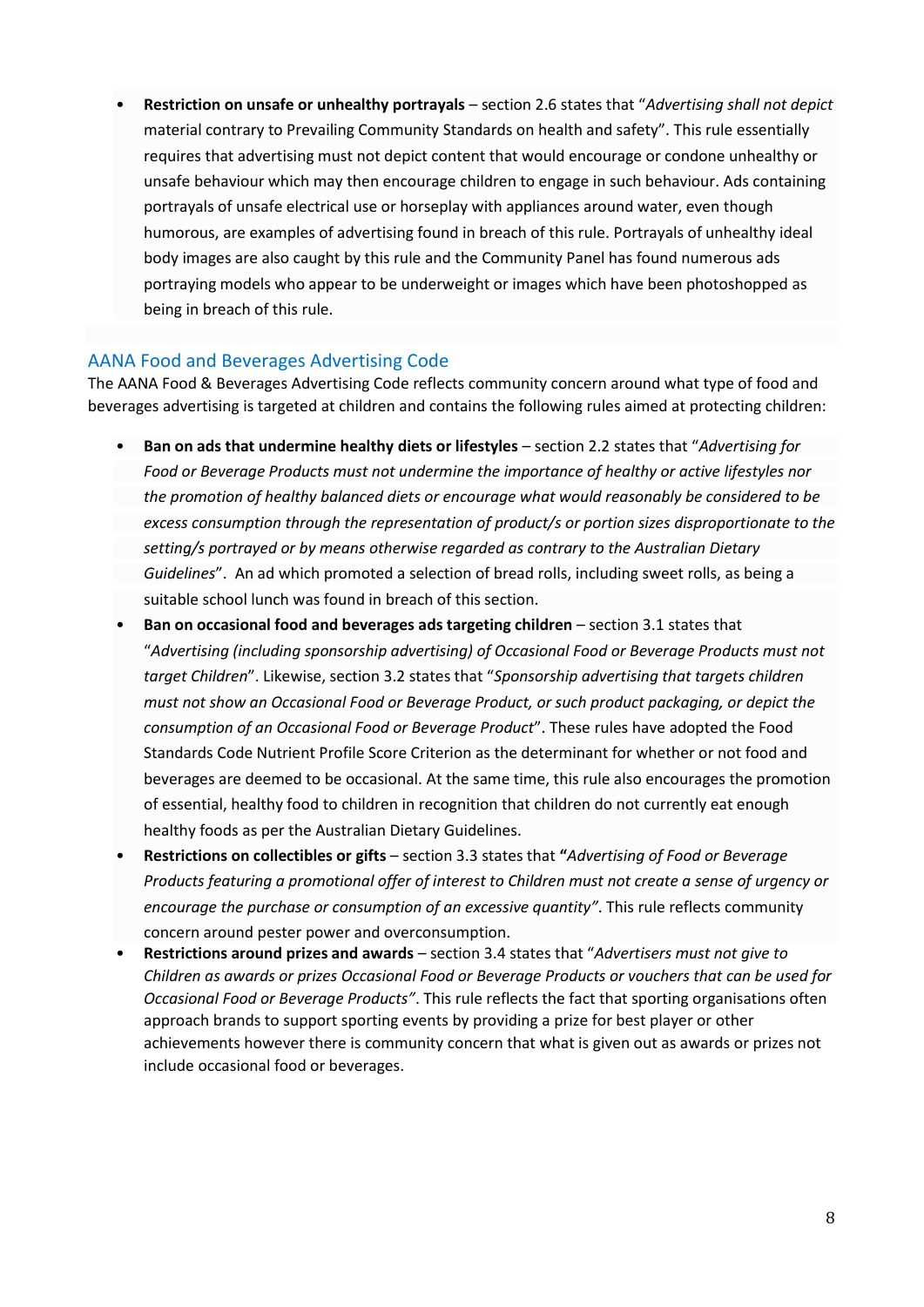## CONSULTATION ON THE CHILDREN'S CODE

## **Objectives**

The object of the Children's Code is to:

*Ensure that advertisers and marketers develop and maintain a high sense of social responsibility in advertising and marketing to children in Australia.* 

#### **Questions**

- **1. Does the Children's Code continue to meet its stated objectives? If not, why not?**
- **2. Do the current objectives need to be amended? If so, what are the objectives that the Children's Code should address?**

## Practice Notes

The AANA has developed and published Practice Notes to assist advertisers, their agencies and the community in the interpretation of specific provisions of the Children's Code.

The interpretations in these Practice Notes are based on the AANA's intent in relation to the Children's Code and relevant determinations of the Ad Standards Community Panel. The Children's Code Practice Note is applied by the Ad Standards Community Panel in making its determinations. In the event of any ambiguity, the provisions of the Code prevail.

The Practice Note is published separately to the Children's Code document however regard must be had to both the Children's Code and the Practice Note in order to fully understand the rules.

#### **Questions**

#### **3. Are Practice Notes helpful in assisting the interpretation of the Code?**

## Evolution

The evolution of the Children's Code began in 1999 when the AANA introduced the *Principles and Advisory Notes for Advertising to Children*, which was intended to complement the existing Children's Television Standards and other codes and standards in operation at the time. In 2007, the Principles were replaced with a *Code for Advertising to Children* as part of advertising self-regulation to ensure that advertisers developed and maintained a high level of social responsibility in relation to advertising to children in Australia.

The Children's Code was extensively reviewed in April 2008 with input from community and parent groups. A number of major changes resulted following this review, including a direct prohibition against the sexualisation of children and a ban on the use of sexual imagery in advertising targeted at children. The definition of 'advertising' was also expanded to capture other forms of 'marketing communication', so that direct-to-consumer marketing activity, such as product websites or sampling activity targeted primarily at children, can now be subject to the Code.

The Children's Code was again reviewed in 2012 and amended to align with Free TV's updated *Commercial Television Industry Code of Practice* and ACMA's updated *Children's Television Standards* (CTS). The amended Children's Code took effect in 2014.

Since then, the Code was subject to further amendments in both 2016 and 2017 to align with changes to definitions in other Codes and impose a blanket ban on the use of sexual imagery in advertising to children, regardless of prevailing community standards.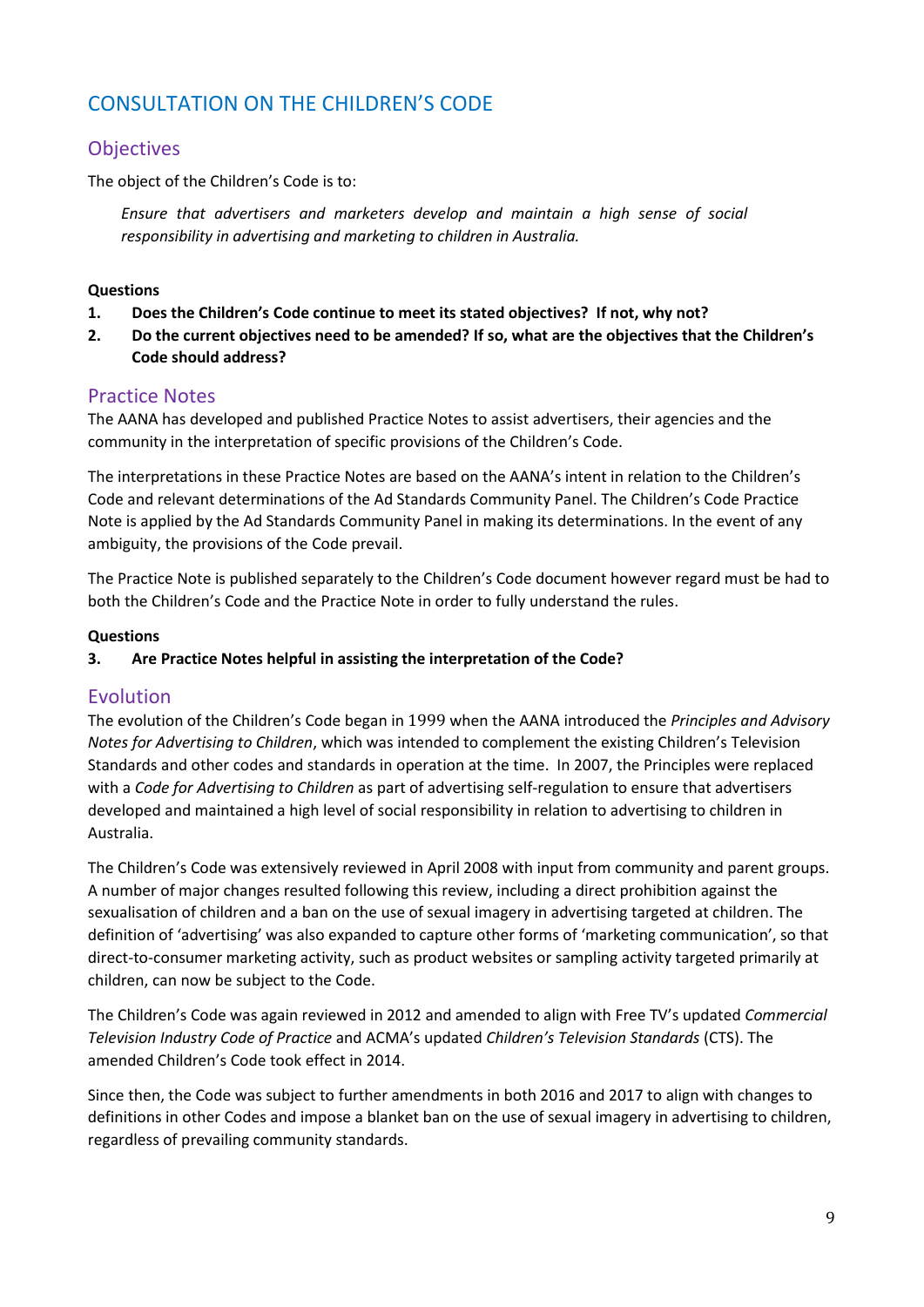It is the current practice of the AANA to update its Codes and Practice Notes if/when a cogent reason exists. The constant evolution of the AANA Codes is seen as one of the benefits of the advertising self-regulatory system in that it can quickly respond to emerging issues and community concerns. This however can cause confusion within the advertising industry and, to minimise confusion and promote compliance, the AANA undertakes extensive consultation and training before proceeding with any changes.

The *Commercial Television Industry Code of Practice* was updated in 2015. In 2020, the ACMA released the *Broadcasting Services (Australian Content and Children's Television) Standards 2020 (TV Standards)*. The TV Standards revoked and replaced the *Broadcasting Services (Australian Content) Standard* 2016 and the *Children's Television Standards 2009*. Both the Code of Practice and TV Standards contain rules aimed at protecting children from potentially harmful content and include rules relating to advertising.

In the past, the AANA has ensured alignment between the Children's Code, CTS and the Code of Practice. This review serves as an opportunity to review the Children's Code for the purposes of exploring alignment with these updated rules.

#### **Questions**

- **4. Should the Children's Code and Practice Notes continue to evolve outside of formal public reviews?**
- **5. Are changes required to the Children's Code to ensure consistency with the TV Standard?**
- **6. Are changes required to the Children's Code to ensure consistency with the Code of Practice?**

## Definitions

#### Advertising or Marketing Communications means:

*a. any material which is published or broadcast using any Medium or any activity which is undertaken by, or on behalf of an advertiser or marketer,*

- *over which the advertiser or marketer has a reasonable degree of control, and*
- *that draws the attention of the public in a manner calculated to promote or oppose directly or indirectly a product, service, person, organisation or line of conduct,*
- *b) but does not include*
	- *labels or packaging for products*
	- *corporate reports including corporate public affairs messages in press releases and other media statements, annual reports, statements on matters of public policy and the like*
	- *in the case of broadcast media, any material which promotes a program or programs to be broadcast on that same channel or station.*

Advertising or Marketing Communication to Children means *Advertising or Marketing Communication which, having regard to the theme, visuals and language used, are directed primarily to Children and are for Product. The Community Panel shall have regard to the Practice Note to this Code in determining whether Advertising or Marketing Communication are to children under this definition*.

Alcohol Products means *products which have some association with alcohol including alcoholic beverages, food products that contain alcohol or other products that are associated in some way with alcohol including in the sense of being branded in that way.*

Children means *persons 14 years old or younger and Child means a person 14 years old or younger. Community Panel means the panel appointed by Ad Standards from time to time, the members of which are representative of the community, to administer a public complaints system in relation to Advertising or Marketing Communication.*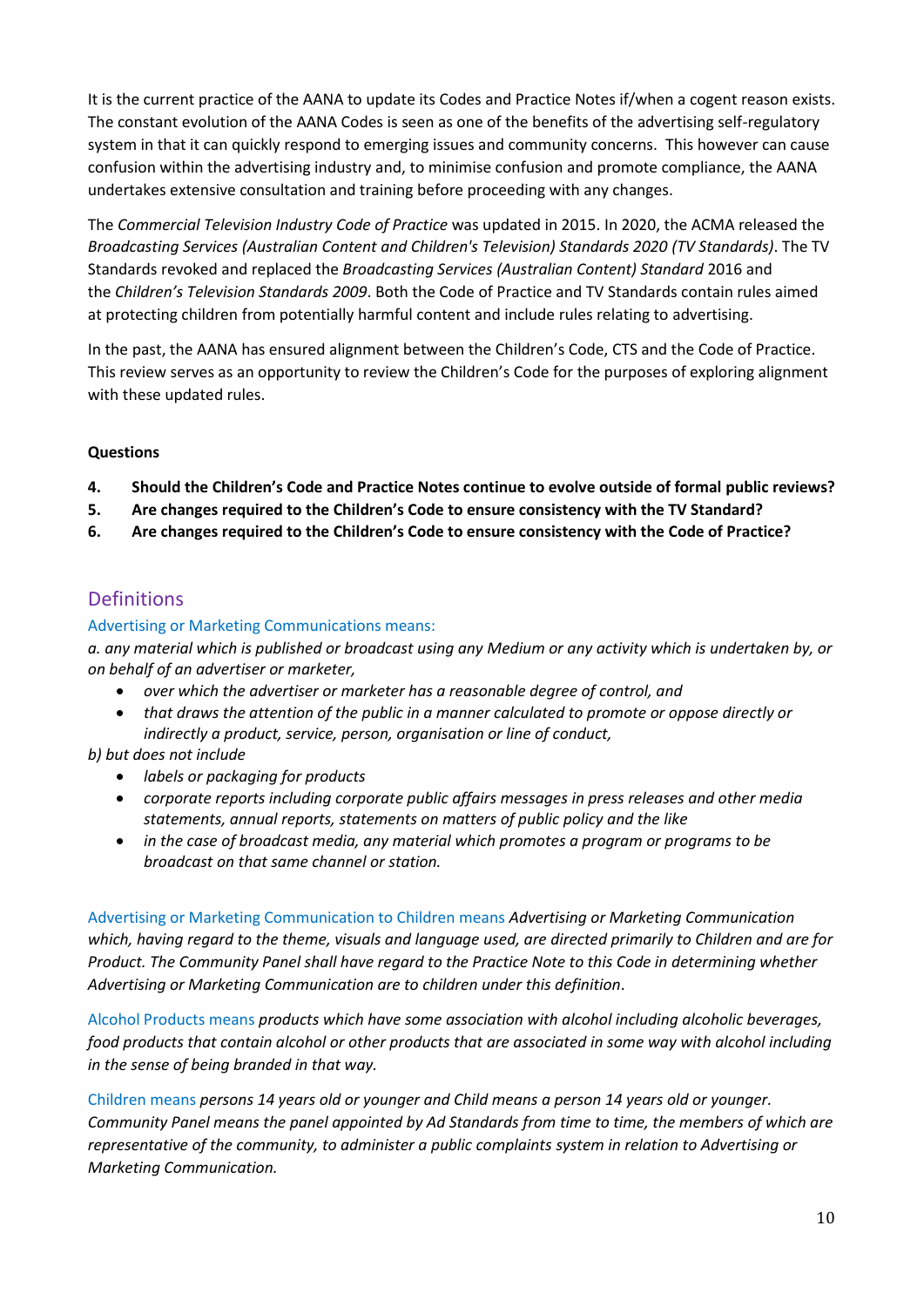Medium means *any medium whatsoever including without limitation cinema, internet, outdoor media, print, radio, television, telecommunications, or other direct-to-consumer media including new and emerging technologies.*

Premium means *anything offered either free, at a reduced price, or with an additional cost and which is conditional upon the purchase of an advertised product.*

Prevailing Community Standards means *the community standards determined by the Community Panel as those prevailing at the relevant time in relation to Advertising or Marketing Communication to Children. Prevailing Community Standards apply to Section 2 below. The determination by the Community Panel shall have regard to Practice Notes published by AANA and any research conducted by the Ad Standards.*

Product means *goods, services and/or facilities which are targeted toward and have principal appeal to Children.*

#### **Question**

**7. Are any changes required to the definitions in the Children's Code? If yes, please give reasons.**

## Children's Code Rules

#### Section 2.1 Prevailing Community Standards

*Advertising or Marketing Communication to Children must not contravene Prevailing Community Standards*.

#### Complaints Under Section 2.1

There are very few complaints made under this section and there have been no recent breaches.

#### **Question**

**8. Are any changes required to Section 2.1 of the Children's Code? If yes, please give reasons.**

#### Section 2.2 - Factual Presentation

*Advertising or Marketing Communication to Children:*

*(a) must not mislead or deceive Children;*

*(b) must not be ambiguous; and*

*(c) must accurately represent, in a manner that is clearly understood by Children:*

*(i) the advertised Product;*

*(ii) any features (including the size and performance of the product) which are described or depicted or demonstrated in the Advertising or Marketing Communication;*

*(iii) the need for and the price of any accessory parts; and*

*(iv) that the Advertising or Marketing Communication is in fact a commercial communication rather than program content, editorial comment or other non commercial communication.*

*(d) Price*

*(i) Prices, if mentioned in Advertising or Marketing Communication to Children, must be accurately presented in a way which can be clearly understood by Children and must not be minimised by words such as "only" or "just";*

*(ii) Advertising or Marketing Communication to Children must not imply that the Product being promoted is immediately within the reach of every family budget.*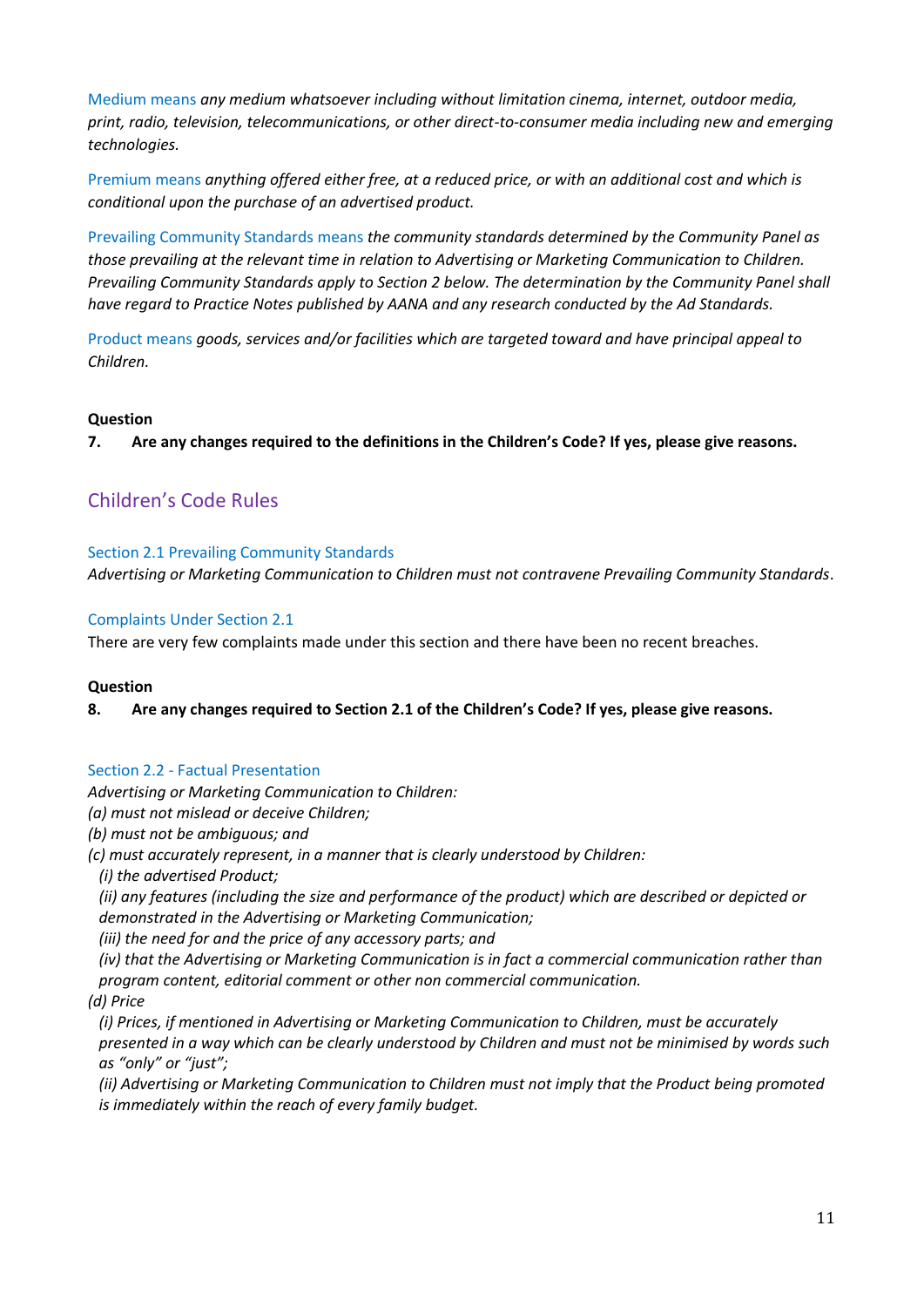There have been very few complaints under this section and only one recent breach. The advertisement found to have breached section 2.2 involved a YouTube advertisement depicting four plastic miniature versions of food products available as collectibles from a grocery store. The Community Panel noted that the voiceover to the advertisement did not mention prices although the advertisement included disclaimers on screen with text large enough to read on a computer screen. The Panel considered that the wording in the disclaimers was targeted towards adults, not children, and that many young children would not be able to read or understand the disclaimers on the screen. The Panel noted that the Code clearly requires pricing information to be presented in a manner that is clearly understood by children and the Panel considered that the pricing information in the advertisement was not presented in a way which would be clearly understood by children 14 and under, in particular by young children. The Panel determined that the advertisement breached Section 2.2 (d) (i) of the Children's Code. Read the full decision [here.](https://adstandards.com.au/sites/default/files/reports/0116-20_0.pdf)

#### **Question**

**9. Are any changes required to Section 2.2 of the Children's Code? If yes, please give reasons.**

#### Section 2.3 - Placement

*Advertising or Marketing Communication to Children must not be placed in Media where editorial comment or program content, in close proximity to that communication, or directly accessible by Children as a result of the communication, is unsuitable for Children according to Prevailing Community Standards.*

#### Complaints Under Section 2.3

There have been very few complaints under this section and only one recent breach which involved the above advertisement for collectibles which was found to have breached multiple sections of the Code. In that case, the ad was inadvertently played before a YouTube video featuring a review of an adult video game rated MA15+. The Panel considered that most members of the community would consider a video of this nature to be unsuitable for children aged 14 and under. As such, the Panel determined that the advertisement breached Section 2.3 of the Children's Code. Read the full decision [here.](https://adstandards.com.au/sites/default/files/reports/0116-20_0.pdf)

#### **Question**

**10. Are any changes required to Section 2.3 of the Children's Code? If yes, please give reasons.**

#### Section 2.4 - Sexualisation

*Advertising or Marketing Communication to Children:*

*(a) must not employ sexual appeal;*

*(b) must not include sexual imagery; and*

*(c) must not state or imply that Children are sexual beings and that ownership or enjoyment of a Product will enhance their sexuality.*

#### Complaints Under Section 2.4

There have been very few complaints and no recent breaches under this section.

#### **Question**

**11. Are any changes required to Section 2.4 of the Children's Code? If yes, please give reasons.**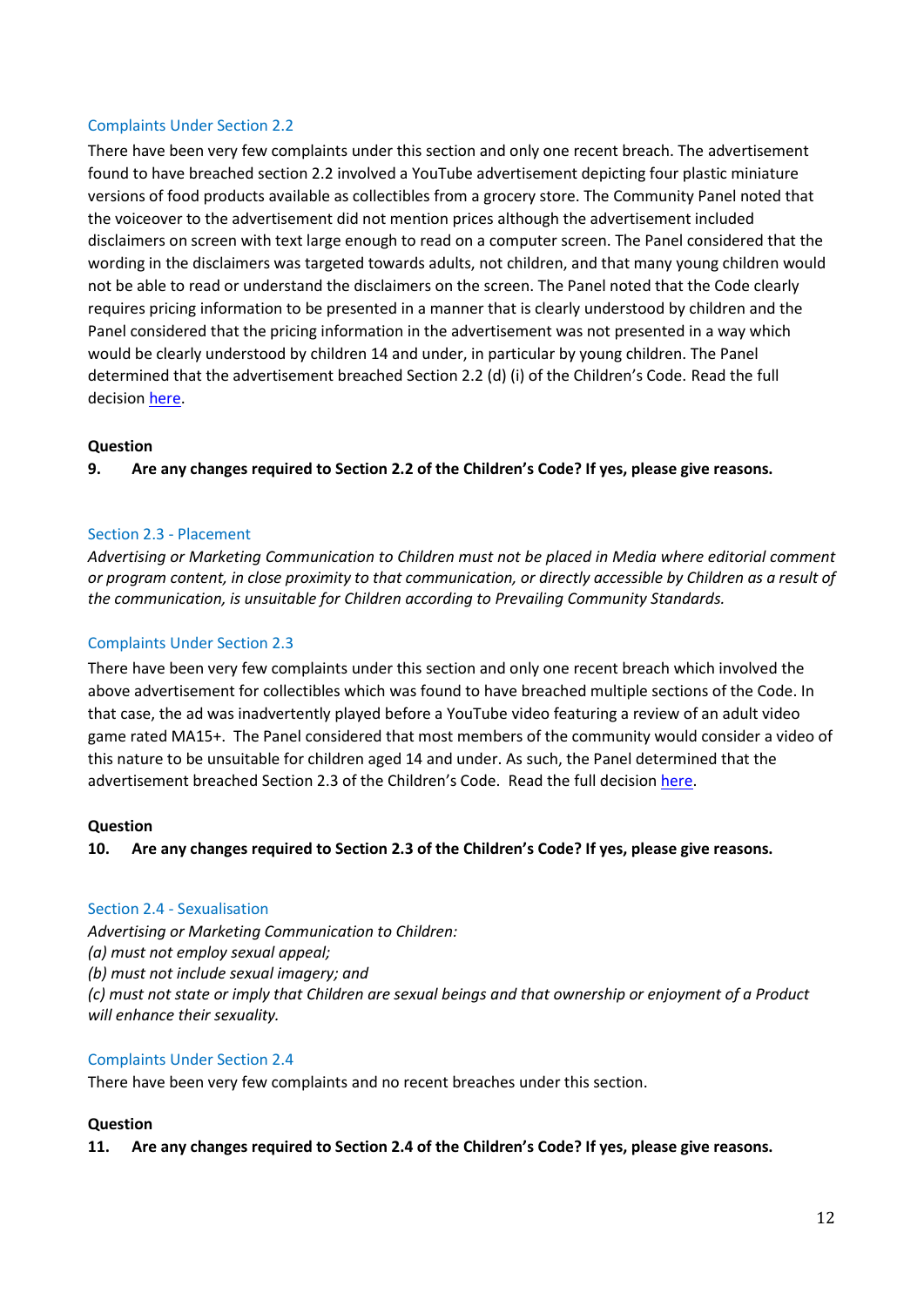#### Section 2.5 - Safety

*Advertising or Marketing Communication to Children: (a) must not portray images or events which depict unsafe uses of a Product or unsafe situations which may encourage Children to engage in dangerous activities or create an unrealistic impression in the minds of Children or their parents or carers about safety; and*

*(b) must not advertise Products which have been officially declared unsafe or dangerous by an authorised Australian government authority.*

#### Complaints Under Section 2.5

There have been very few complaints and no recent breaches under this section.

#### **Question**

**12. Are any changes required to Section 2.5 of the Children's Code? If yes, please give reasons.**

#### Section 2.6 – Social Values

*Advertising or Marketing Communication to Children: (a) must not portray images or events in a way that is unduly frightening or distressing to Children; and (b) must not demean any person or group on the basis of ethnicity, nationality, race, gender, age, sexual preference, religion or mental or physical disability.*

#### Complaints Under Section 2.6

There have been very few complaints and no recent breaches of this section.

#### **Question**

**13. Are any changes required to Section 2.6 of the Children's Code? If yes, please give reasons.**

#### 2.7 Parental Authority

*Advertising or Marketing Communication to Children:*

*(a) must not undermine the authority, responsibility or judgment of parents or carers;*

*(b) must not contain an appeal to Children to urge their parents, carers or another person to buy a Product for them;*

*(c) must not state or imply that a Product makes Children who own or enjoy it superior to their peers; and*

*(d) must not state or imply that persons who buy the Product are more generous than those who do not.*

#### Complaints Under Section 2.7

There have been very few complaints and no recent breaches of this section.

#### **Question**

**14. Are any changes required to Section 2.7 of the Children's Code? If yes, please give reasons.**

#### 2.8 Qualifying Statements

*Any disclaimers, qualifiers or asterisked or footnoted information used in Advertising or Marketing Communication to Children must be conspicuously displayed and clearly explained to Children.*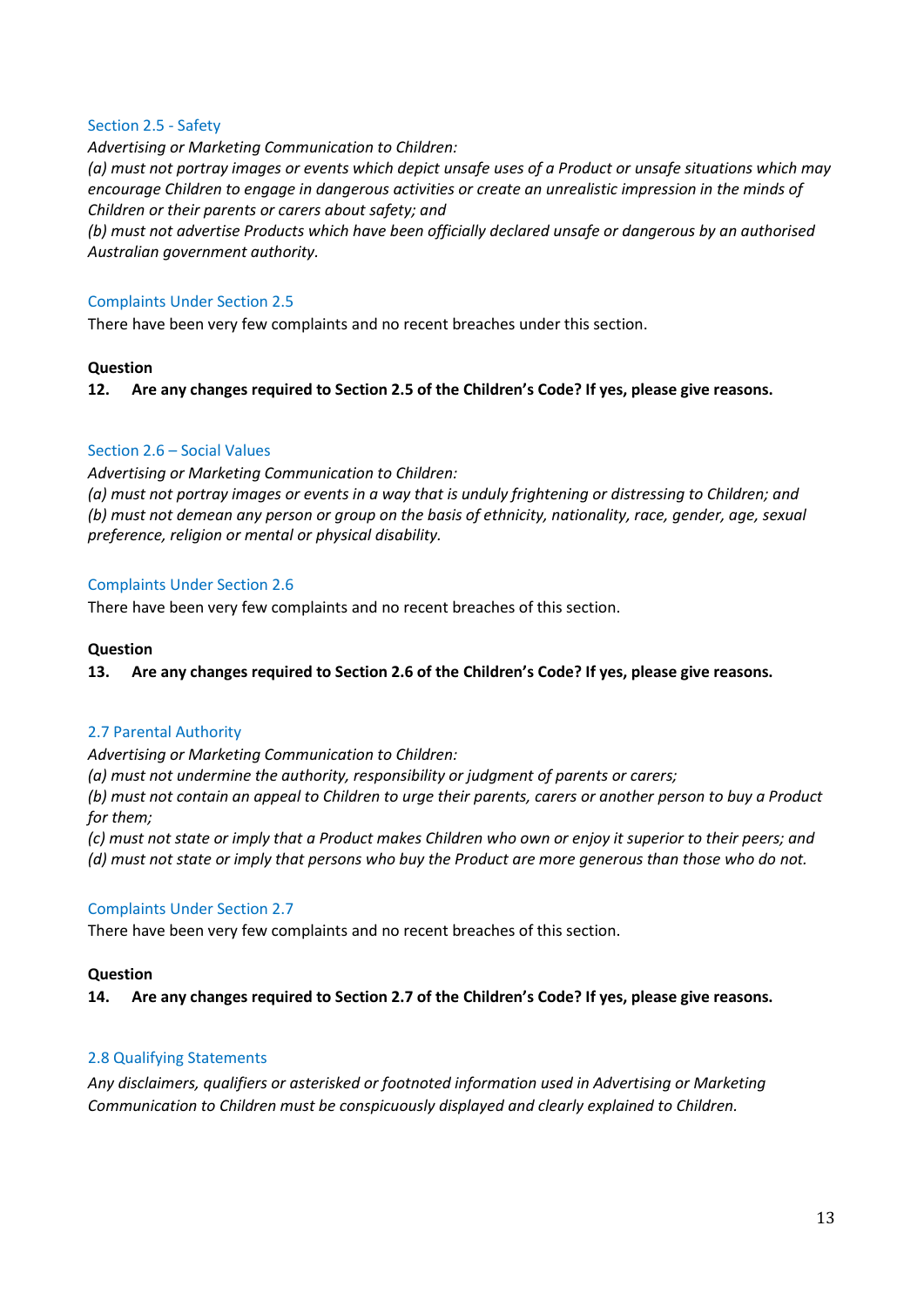There have been very few complaints and only one recent breach of this section involving the collectibles advertisement above which breached multiple sections of the Code. The Panel considered that the wording of the disclaimers in the advertisement were not clearly explained to children. The Panel considered that the disclaimers used language which targeted adults, not children, and that there was nothing in the content of the advertisement itself which explained to children that the products would only be available with a \$30 purchase from the advertiser's stores. The Panel determined that the advertisement did breach Section 2.8 of the Code. Read the full decisio[n here.](https://adstandards.com.au/sites/default/files/reports/0116-20_0.pdf)

#### **Question**

**15. Are any changes required to Section 2.8 of the Children's Code? If yes, please give reasons.**

#### 2.9 Competitions

*An Advertising or Marketing Communication to Children which includes a competition must: (a) contain a summary of the basic rules for the competition; (b) clearly include the closing date for entries; and (c) make any statements about the chance of winning clear, fair and accurate.*

#### Complaints Under Section 2.9

There have been very few complaints and no recent breaches of this section.

#### **Question**

**16. Are any changes required to Section 2.9 of the Children's Code? If yes, please give reasons.**

#### 2.10 Popular Personalities

*Advertising or Marketing Communication to Children must not use popular personalities or celebrities (live or animated) to endorse, recommend, promote or advertise or market Products or Premiums in a manner that obscures the distinction between commercial promotions and program or editorial content.*

#### Complaints Under Section 2.10

There have been very few complaints and no recent breaches of this section.

#### **Question**

**17. Are any changes required to Section 2.10 of the Children's Code? If yes, please give reasons.**

#### 2.11 Premiums

*Advertising or Marketing Communication to Children, which include or refer to or involve an offer of a Premium:*

*(a) must not create a false or misleading impression in the minds of Children about the content of the Product;*

*(b) must be presented conspicuously;*

*(c) must not create a false or misleading impression in the minds of Children that the product being advertised or marketed is the Premium rather than the Product;*

*(d) must not refer to the premium in more than an incidental manner to the advertised product;*

*(e) must make the terms of the offer clear as well as any conditions or limitations; and*

*(f) must not use Premiums in a way that promotes irresponsible use or excessive consumption of the Product.*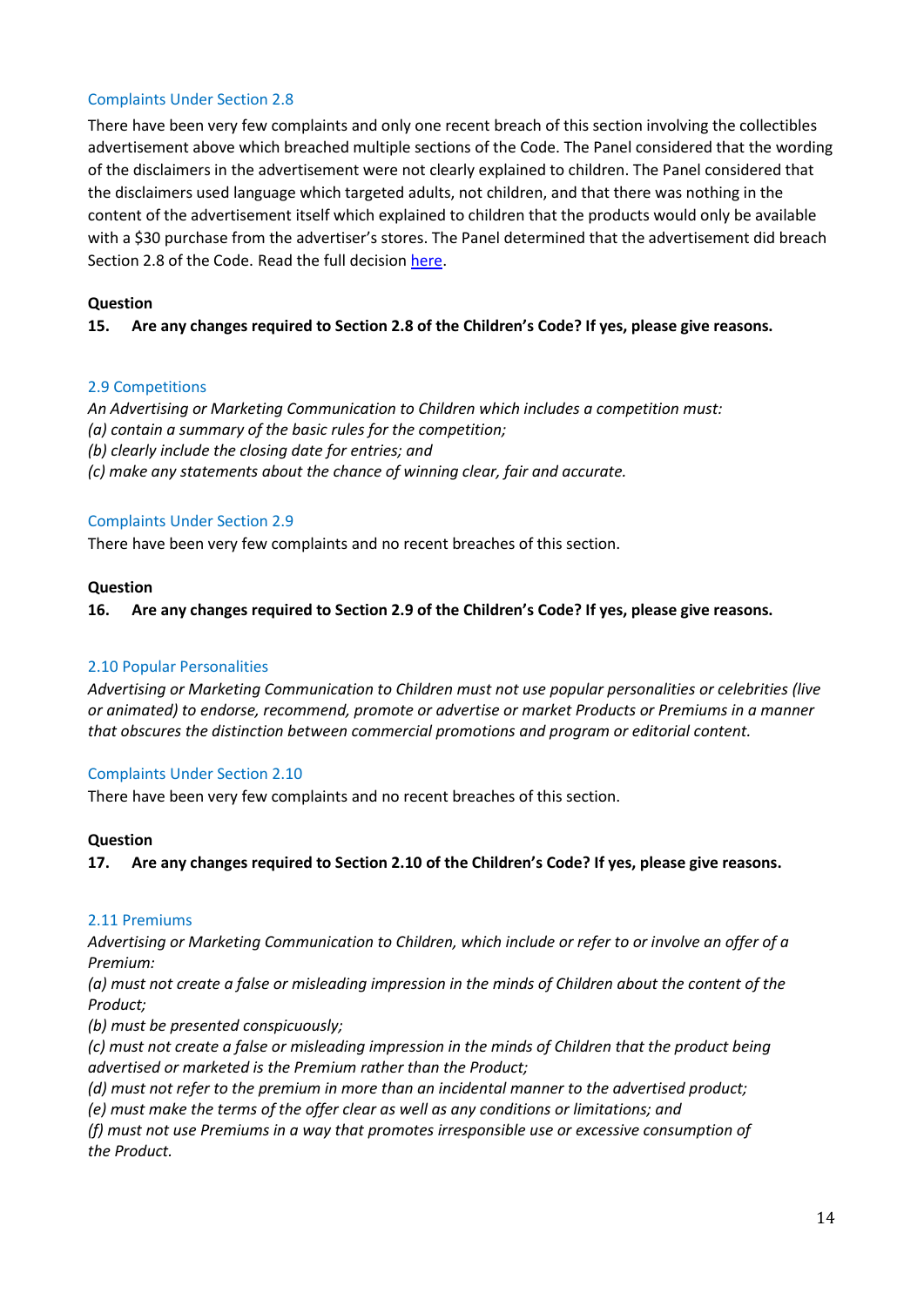There have been very few complaints and only one recent breach of this section involving the collectibles advertisement above which breached multiple sections of the Code. The Panel considered that the collectibles would meet the definition of a Premium as they are offered free with the purchase of other products. The Panel considered that:

- the advertisement featured a promotion for the collectibles exclusively and the Panel considered that Children viewing the advertisement would view it as an advertisement for collectibles, not for the grocery store, and that this was a breach of Section 2.11 (c).
- the collectibles were the focus of the advertisement and were not mentioned in an incidental manner, and that this was a breach of Section 2.11(d).
- the advertisement did not make the terms of the offer clear in a way which would be understood by Children viewing the advertisement, and that the advertisement breached Section 2.11 (e).

#### **Question**

**18. Are any changes required to Section 2.11 of the Children's Code? If yes, please give reasons.**

#### 2.12 Alcohol

*Advertising or Marketing Communication to Children must not be for, or relate in anyway to, Alcohol Products or draw any association with companies that supply Alcohol Products.*

#### Complaints Under Section 2.12

There have been very few complaints and no recent breaches of this section.

#### Intersection Between This Section And Other Regulation Of Alcohol Advertising

In addition to s2.12, alcohol advertising is covered by multiple Codes and laws, including:

- Federal Competition and Consumer Act and State Fair Trading legislation;
- State and Territory Liquor Licensing alcohol promotion requirements;
- Australia New Zealand Food Standards Code;
- ABAC Responsible Alcohol Marketing Code;
- Commercial Television Industry Code of Practice;
- Commercial Radio Code of Practice; and
- Outdoor Media Association Code of Ethics and Alcohol Advertising Policy.

The above laws, regulations and Codes regulate the content and placement of alcohol advertising as well as the labelling of alcohol products.

#### **Question**

**19. Are any changes required to Section 2.12 of the Children's Code? If yes, please give reasons.**

**20. With the growth in the zero-alcohol market, are any amendments required to the Children's Code?**

#### 2.13 Privacy

*If an Advertising or Marketing Communication indicates that personal information in relation to a Child will be collected, or, if as a result of an Advertising and Marketing Communication, personal information of a Child will or is likely to be collected, then the Advertising or Marketing Communication must include a statement that the Child must obtain a parent or guardian's express consent prior to engaging in any activity that will result in the collection or disclosure of such personal information.*

*Personal information is information that identifies the child or could identify the child.*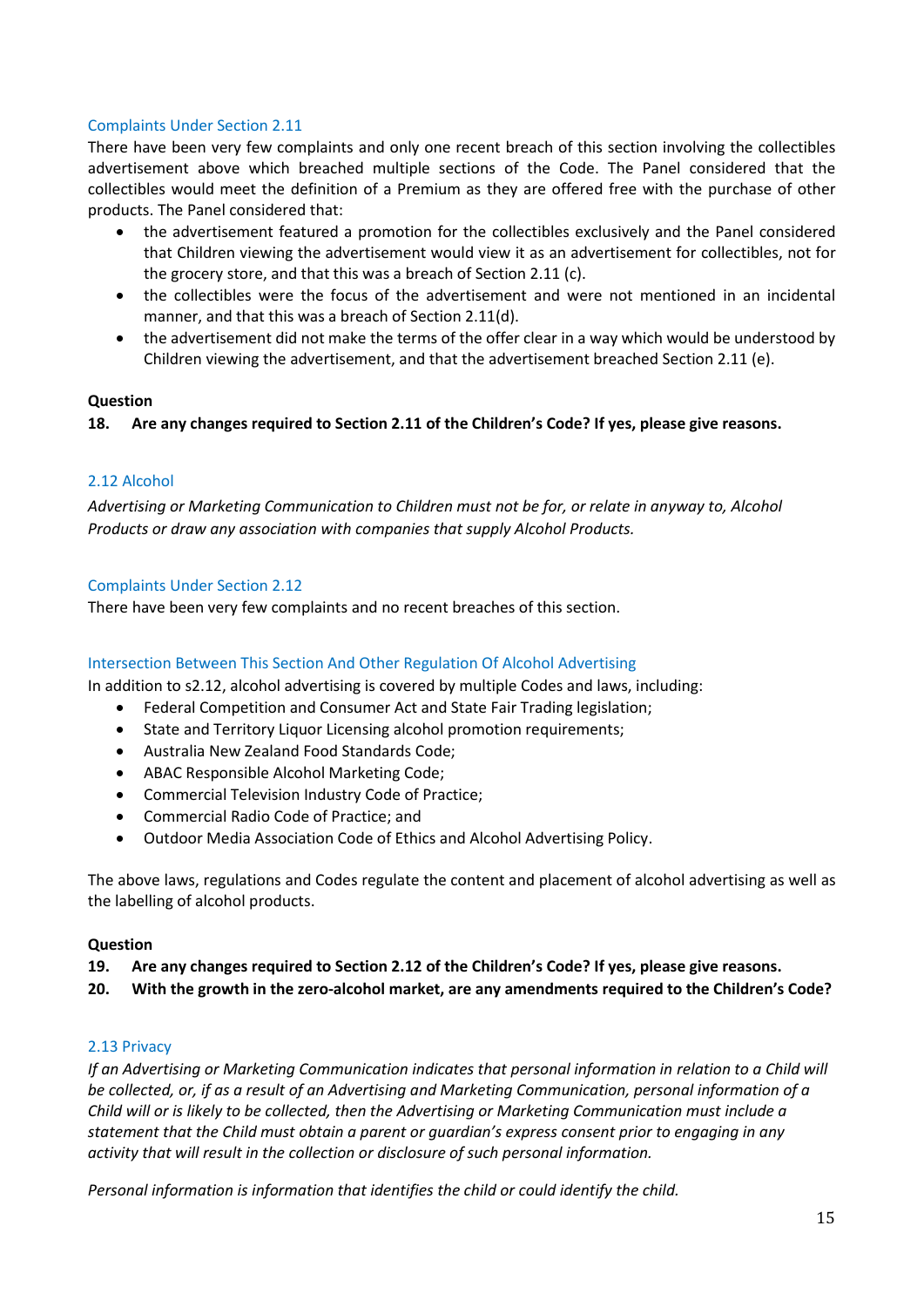There have been no breaches of this section.

#### **Question**

**21. Are any changes required to Section 2.13 of the Children's Code? If yes, please give reasons.**

#### 2.14 Food And Beverages

*(a) Advertising or Marketing Communication to Children for food or beverages must neither encourage nor promote an inactive lifestyle or unhealthy eating or drinking habits;*

*(b) Advertising or Marketing Communication to Children must comply with the AANA Food & Beverages Advertising & Marketing Communications Code.*

#### **Question**

**22. Are any changes required to Section 2.14 of the Children's Code? If yes, please give reasons.**

#### 2.15 AANA Code Of Ethics

*Advertising or Marketing Communication to Children must comply with the AANA Code of Ethics.*

#### **Question**

**23. Are any changes required to Section 2.15 of the Children's Code? If yes, please give reasons.**

#### Other topics

This Discussion Paper poses a range of questions in relation to the Children's Code. The issues and related questions raised are presented to facilitate discussion and are not intended to be exhaustive. Stakeholders and interested parties are invited to comment on any other matters they wish to raise.

#### **Question**

- **24. Are there any other issues, rules or standards that should be included in the Children's Code? If so please, give details.**
- **25. Do you know of any other evidence-based research which could inform the evolution of the Children's Code? If so, please give details.**
- **26. Do you have any additional suggestions or comments on the review of the Children's Code?**